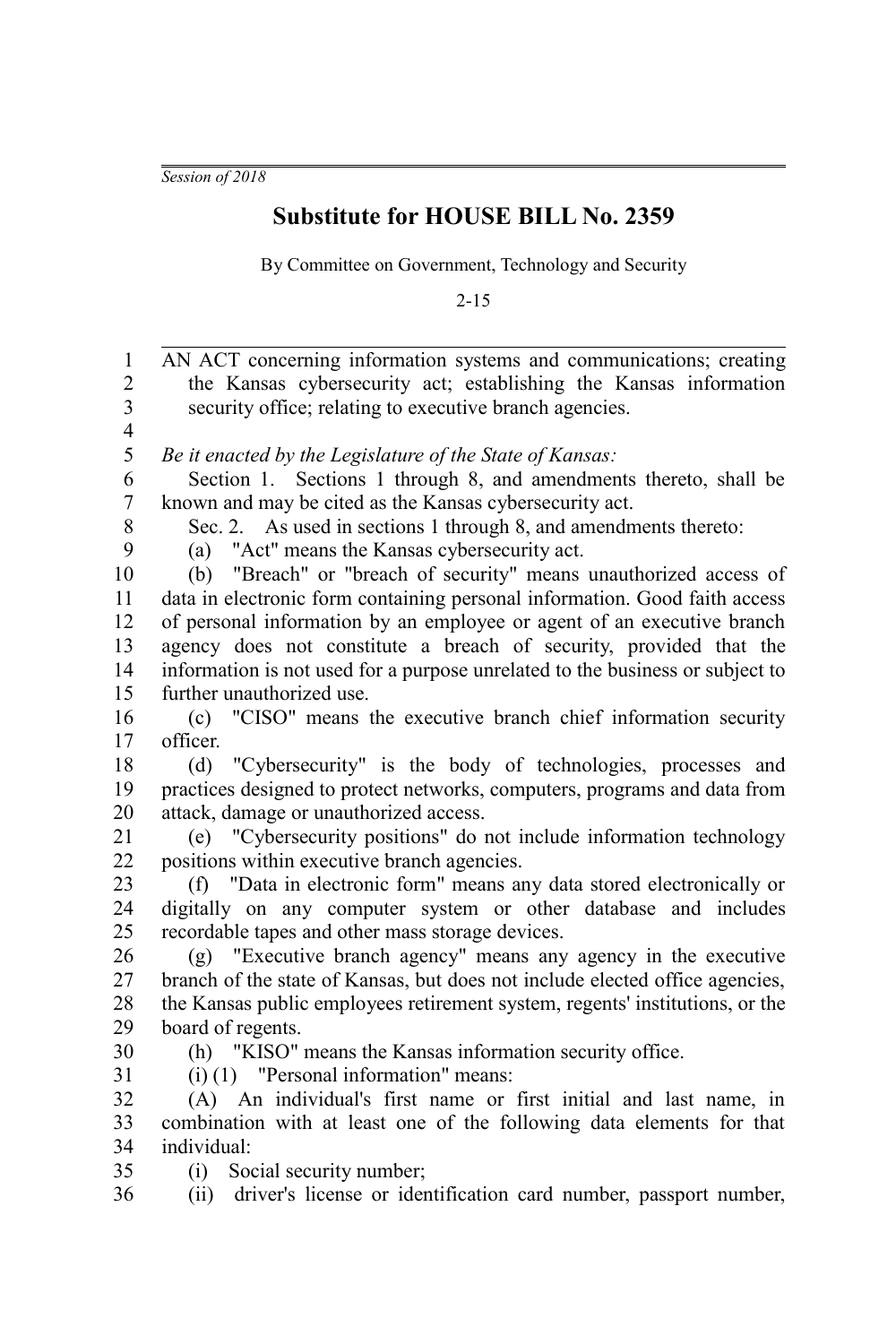military identification number or other similar number issued on a government document used to verify identity; 1 2

(iii) financial account number or credit or debit card number, in combination with any security code, access code or password that is necessary to permit access to an individual's financial account; 3 4 5

(iv) any information regarding an individual's medical history, mental or physical condition or medical treatment or diagnosis by a healthcare professional; or 6 7 8

(v) an individual's health insurance policy number or subscriber identification number and any unique identifier used by a health insurer to identify the individual; or 9 10 11

(B) a user name or email address, in combination with a password or security question and answer that would permit access to an online account. 12 13 14

15

26

29

(2) "Personal information" does not include information:

(A) About an individual that has been made publicly available by a federal agency, state agency or municipality; or 16 17

(B) that is encrypted, secured or modified by any other method or technology that removes elements that personally identify an individual or that otherwise renders the information unusable. 18 19 20

Sec. 3. (a) There is hereby established the position of executive branch chief information security officer. The CISO shall be in the unclassified service under the Kansas civil service act, shall be appointed by the governor and shall receive compensation in an amount fixed by the governor. 21 22 23 24 25

(b) The CISO shall:

(1) Report to the executive branch chief information technology officer; 27 28

(2) serve as the state's CISO;

(3) serve as the executive branch chief cybersecurity strategist and authority on policies, compliance, procedures, guidance and technologies impacting executive branch cybersecurity programs; 30 31 32

(4) ensure Kansas information security office resources assigned or provided to executive branch agencies are in compliance with applicable laws and rules and regulations; 33 34 35

(5) coordinate cybersecurity efforts between executive branch agencies; 36 37

(6) provide guidance to executive branch agencies when compromise of personal information or computer resources has occurred or is likely to occur as the result of an identified high-risk vulnerability or threat; and 38 39 40

(7) perform such other functions and duties as provided by law and as directed by the executive chief information technology officer. 41 42

Sec. 4. (a) There is hereby established the Kansas information 43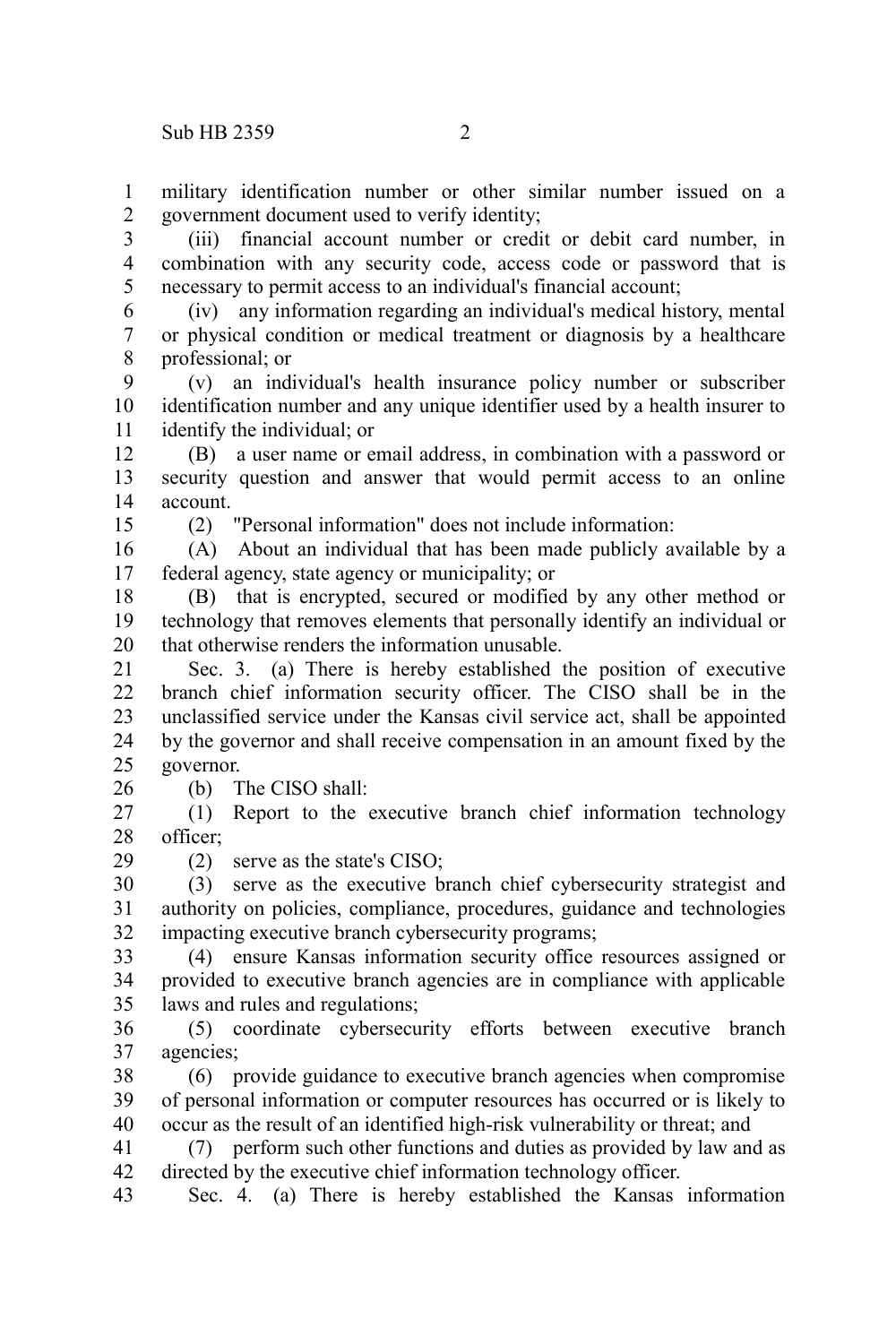security office. The Kansas information security office shall be administered by the CISO and be staffed appropriately to effect the provisions of the Kansas cybersecurity act. 1  $\mathcal{L}$ 3

(b) For the purpose of preparing the governor's budget report and related legislative measures submitted to the legislature, the Kansas information security office, established in this section, shall be considered a separate state agency and shall be titled for such purpose as the "Kansas information security office." The budget estimates and requests of such office shall be presented as from a state agency separate from the department of administration, and such separation shall be maintained in the budget documents and reports prepared by the director of the budget and the governor, or either of them, including all related legislative reports and measures submitted to the legislature. 4 5 6 7 8 9 10 11 12 13

14

(c) Under direction of the CISO, the KISO shall:

15

(1) Administer the Kansas cybersecurity act;

(2) assist the executive branch in developing, implementing and monitoring strategic and comprehensive information security riskmanagement programs; 16 17 18

(3) facilitate executive branch information security governance, including the consistent application of information security programs, plans and procedures; 19 20 21

(4) using standards adopted by the information technology executive council, create and manage a unified and flexible control framework to integrate and normalize requirements resulting from applicable state and federal laws, and rules and regulations; 22 23 24 25

(5) facilitate a metrics, logging and reporting framework to measure the efficiency and effectiveness of state information security programs; 26 27

(6) provide the executive branch strategic risk guidance for information technology projects, including the evaluation and recommendation of technical controls; 28 29 30

(7) assist in the development of executive branch agency cybersecurity programs that are in compliance with applicable state and federal laws and rules and regulations and standards adopted by the information technology executive council; 31 32 33 34

(8) coordinate the use of external resources involved in information security programs, including, but not limited to, interviewing and negotiating contracts and fees; 35 36 37

(9) liaise with external agencies, such as law enforcement and other advisory bodies as necessary, to ensure a strong security posture; 38 39

(10) assist in the development of plans and procedures to manage and recover business-critical services in the event of a cyberattack or other disaster; 40 41 42

43

(11) assist executive branch agencies to create a framework for roles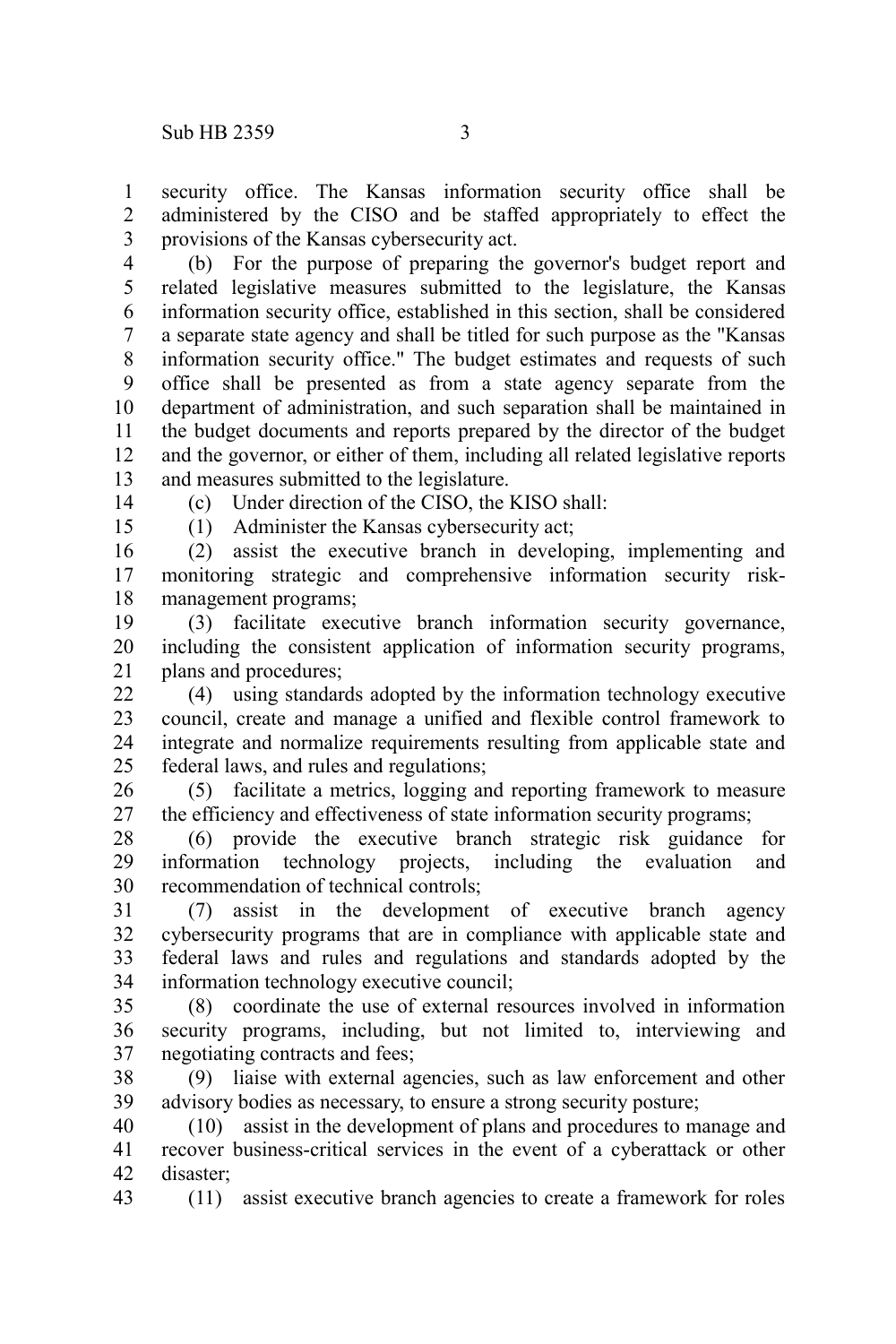and responsibilities relating to information ownership, classification, accountability and protection; 1 2

(12) ensure a cybersecurity training program is provided to executive branch agencies; 3 4

(13) provide cybersecurity threat briefings to the information technology executive council; 5 6

(14) provide an annual status report of executive branch cybersecurity programs of executive branch agencies to the joint committee on information technology and the house committee on government, technology and security; and 7 8 9 10

(15) perform such other functions and duties as provided by law and as directed by the CISO. 11 12

13

Sec. 5. The executive branch agency heads shall:

(a) Be solely responsible for security of all data and information technology resources under such agency's purview, irrespective of the location of the data or resources. Locations of data may include: (1) Agency sites; (2) agency real property; (3) infrastructure in state data centers; (4) third-party locations; and (5) in transit between locations; 14 15 16 17 18

(b) ensure that an agency-wide information security program is in place; 19 20

(c) designate an information security officer to administer the agency's information security program that reports directly to executive leadership; 21 22 23

(d) participate in CISO-sponsored statewide cybersecurity program initiatives and services; 24 25

(e) implement policies and standards to ensure that all the agency's data and information technology resources are maintained in compliance with applicable state and federal laws and rules and regulations; 26 27 28

(f) implement appropriate cost-effective safeguards to reduce, eliminate or recover from identified threats to data and information technology resources; 29 30 31

(g) include all appropriate cybersecurity requirements in the agency's request for proposal specifications for procuring data and information technology systems and services; 32 33 34

(h) (1) submit a cybersecurity assessment report to the CISO by October 16 of each even-numbered year, including an executive summary of the findings, that assesses the extent to which a computer, a computer program, a computer network, a computer system, a printer, an interface to a computer system, including mobile and peripheral devices, computer software, or the data processing of the agency or of a contractor of the agency is vulnerable to unauthorized access or harm, including the extent to which the agency's or contractor's electronically stored information is vulnerable to alteration, damage, erasure or inappropriate use; 35 36 37 38 39 40 41 42 43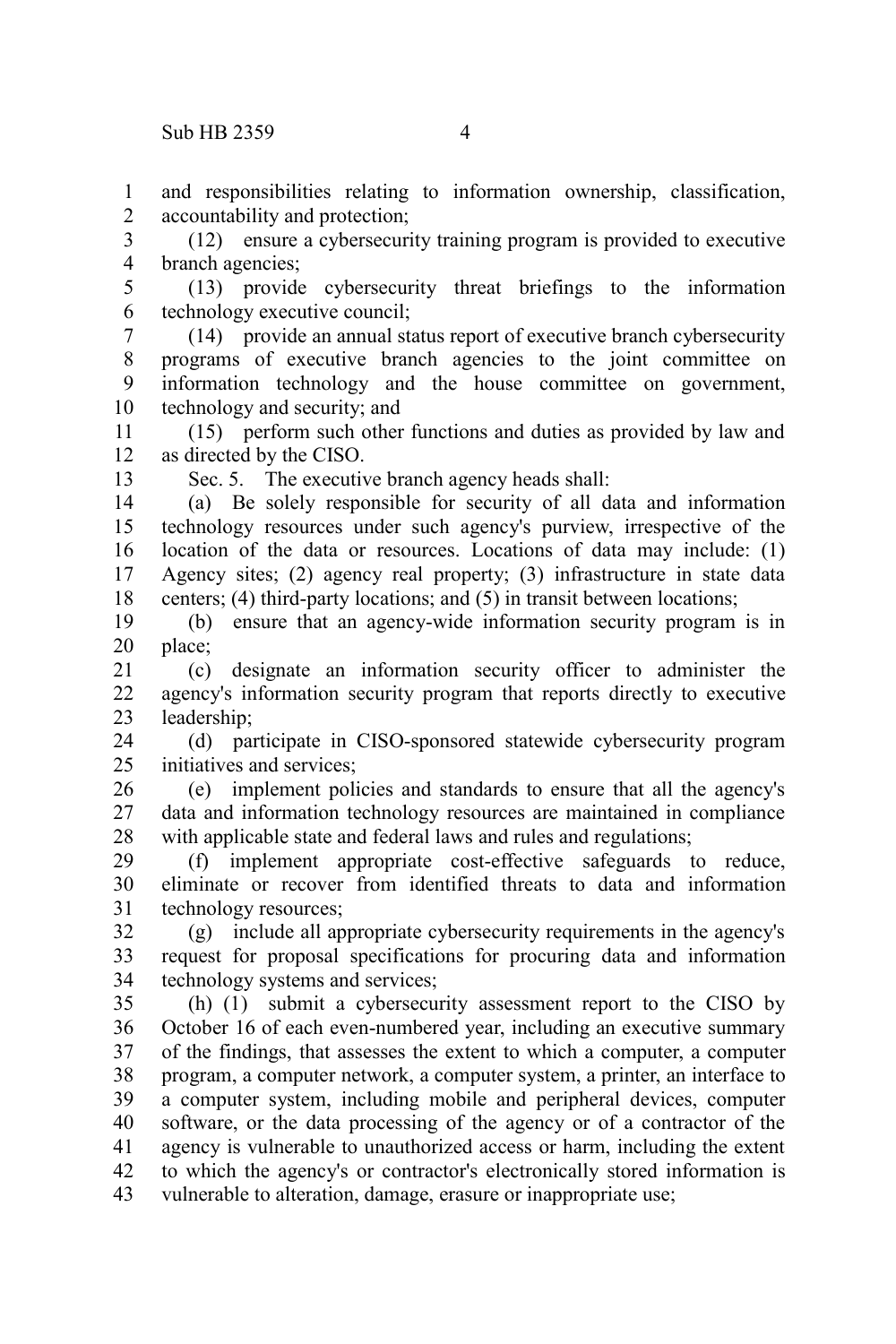(2) ensure that the agency conducts annual internal assessments of its security program. Internal assessment results shall be considered confidential and shall not be subject to discovery by or release to any person or agency outside of the KISO or CISO. This provision regarding confidentiality shall expire on July 1, 2023, unless the legislature reviews and reenacts such provision pursuant to K.S.A. 45-229, and amendments thereto, prior to July 1, 2023; and 1 2 3 4 5 6 7

(3) prepare or have prepared a summary of the cybersecurity assessment report required in paragraph (1), excluding information that might put the data or information resources of the agency or its contractors at risk. Such report shall be made available to the public upon request; 8 9 10 11

(i) participate in annual agency leadership training to ensure understanding of: (1) The information and information systems that support the operations and assets of the agency; (2) the potential impact of common types of cyberattacks and data breaches on the agency's operations and assets; (3) how cyberattacks and data breaches on the agency's operations and assets could impact the operations and assets of other governmental entities on the state enterprise network; (4) how cyberattacks and data breaches occur; (5) steps to be undertaken by the executive director or agency head and agency employees to protect their information and information systems; and (6) the annual reporting requirements required of the executive director or agency head; and 12 13 14 15 16 17 18 19 20 21 22

(j) ensure that if an agency owns, licenses or maintains computerized data that includes personal information, confidential information or information, the disclosure of which is regulated by law, such agency shall, in the event of a breach or suspected breach of system security or an unauthorized exposure of that information: 23 24 25 26 27

(1) Comply with the notification requirements set out in K.S.A. 2017 Supp. 50-7a01 et seq., and amendments thereto, and applicable federal laws and rules and regulations, to the same extent as a person who conducts business in this state; and 28 29 30 31

(2) not later than 48 hours after the discovery of the breach, suspected breach or unauthorized exposure, notify: (A) The CISO; and (B) if the breach, suspected breach or unauthorized exposure involves election data, the secretary of state. 32 33 34 35

Sec. 6. **(a)** An executive branch agency head, with input from the CISO, may require employees or contractors of executive branch agencies, whose duties include collection, maintenance or access to personal information, to be fingerprinted and to submit to a state and national criminal history record check at least every five years. 36 37 38 39 40

(b) The fingerprints shall be used to identify the employee and to determine whether the employee or other such person has a record of criminal history in this state or another jurisdiction. The executive director 41 42 43